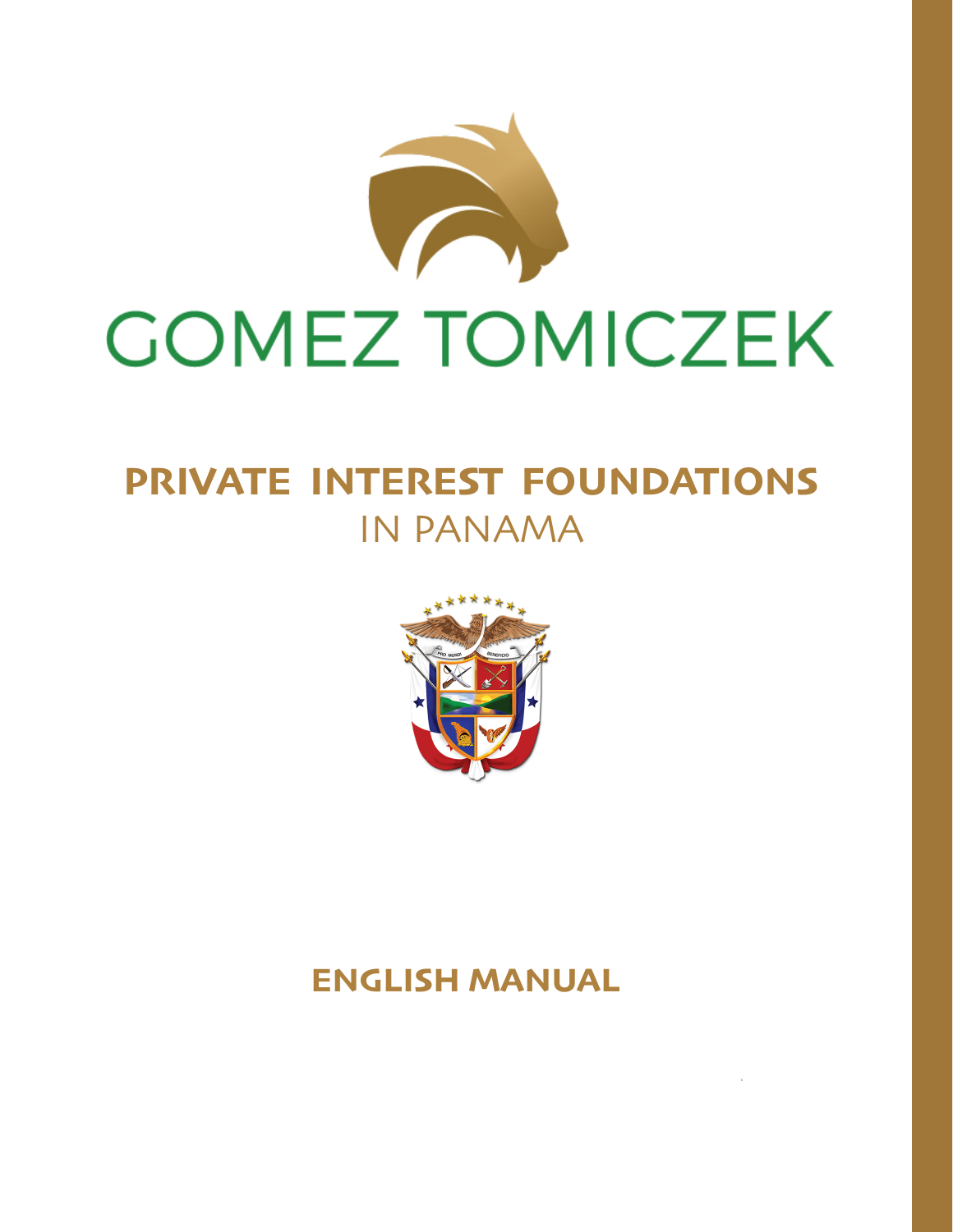

### **ABOUT US**

Gomez Tomiczek International Group is an international Boutique-style Law Firm with offices in Panama. We provide global support and advise to clients seeking asset planning and management through this type of companies under the Panamanian jurisdiction.

We maintain a strict privacy policy, which together with our discretion and good judgment has led us to gain the full confidence of our clients. By choosing us as your legal agent, you agree to abide by our procedures, which include providing us with truthful information, personal identification documents and updated information related to the activities to be carried out.

We are permanently committed to maintain the highest quality in our consulting services and professional reputation. Gomez Tomiczek International Group and its associates shall not provide any type of service to a person or organization linked to money laundering or illicit activities. In addition, Gomez Tomiczek International Group will refuse to provide legal services if any of our partners find evidence of fraud, potential conflicts of interest or when the client retains essential information, required to carry out all necessary legal transactions.

### **Our Offices:**

#### **AMERICA**

#### **PANAMA Offices:**

Plaza San Francisco, Office No.23 4301 Boquete, Province of Chiriquí Republic of Panama

Telephone: (+507) 730 9313 Mobile: (+507) 6980 0688 E-mail: [admin@gomitom](mailto:admin@gomitom.com).com www.[gomitom](http://www.gomitom.com).com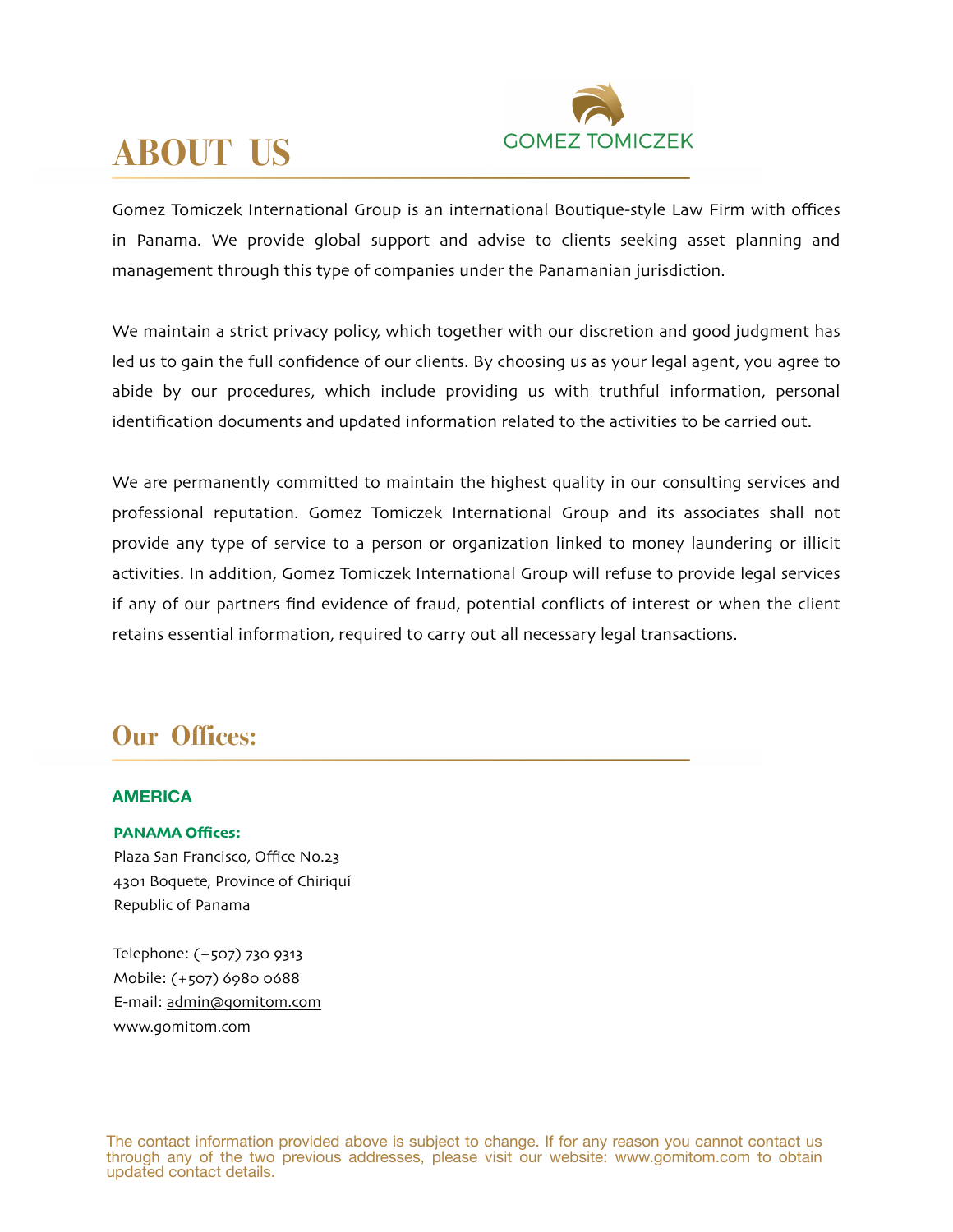# **Lawyers who know Panama**

# Abogados que conocen a Panamá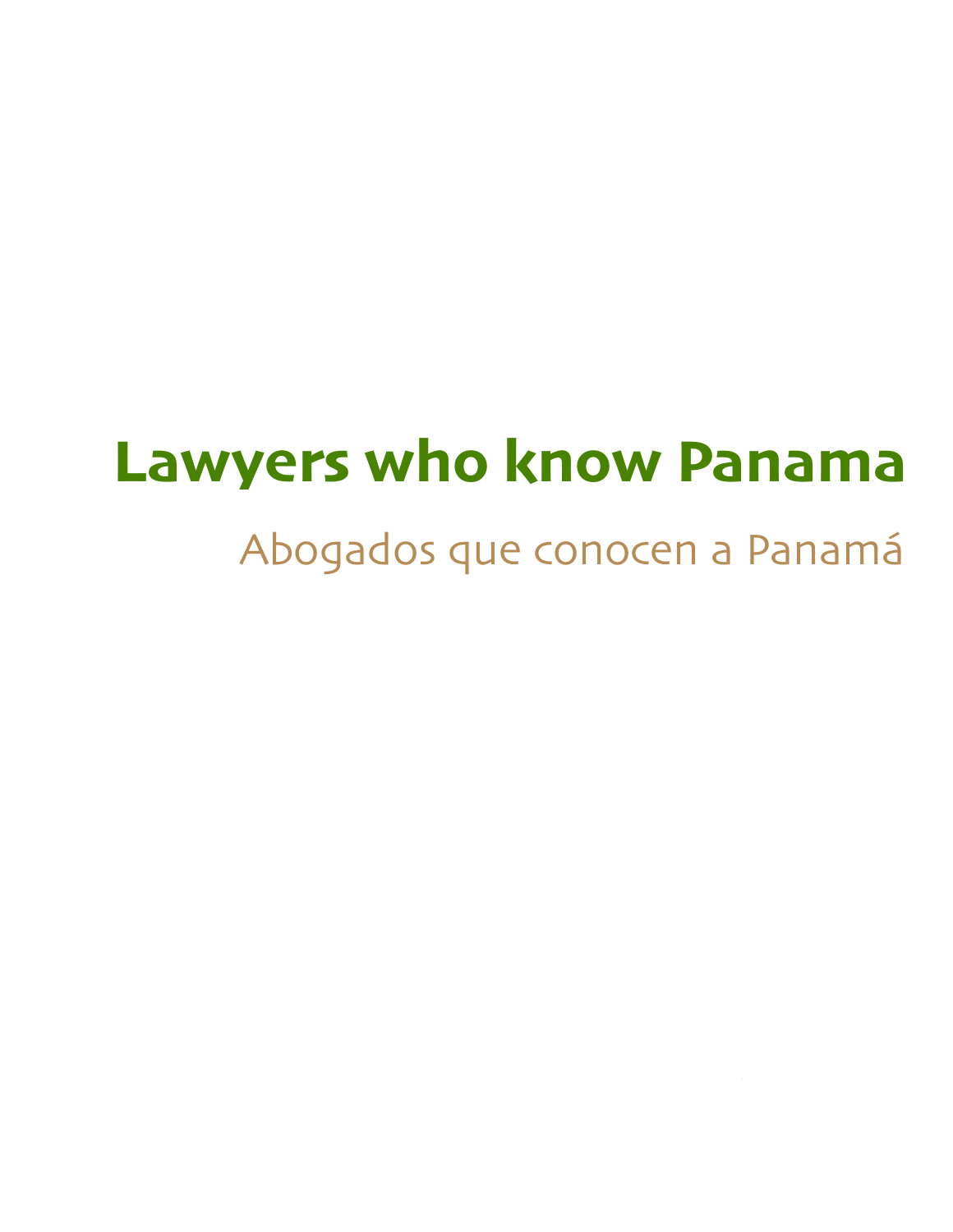# **TABLE OF CONTENTS**

|                                                                           | 5  |
|---------------------------------------------------------------------------|----|
|                                                                           | 6  |
|                                                                           | 7  |
|                                                                           | 9  |
|                                                                           | 9  |
|                                                                           | 10 |
|                                                                           | 10 |
|                                                                           | 10 |
|                                                                           | 11 |
|                                                                           | 11 |
|                                                                           | 11 |
|                                                                           | 12 |
|                                                                           | 12 |
|                                                                           | 12 |
|                                                                           | 12 |
|                                                                           | 12 |
|                                                                           | 12 |
|                                                                           | 12 |
|                                                                           | 13 |
|                                                                           | 13 |
|                                                                           | 13 |
|                                                                           | 14 |
| 9. Differences between Liechtenstein's Foundations and Panama Foundations | 14 |
|                                                                           | 15 |
|                                                                           | 15 |
|                                                                           | 16 |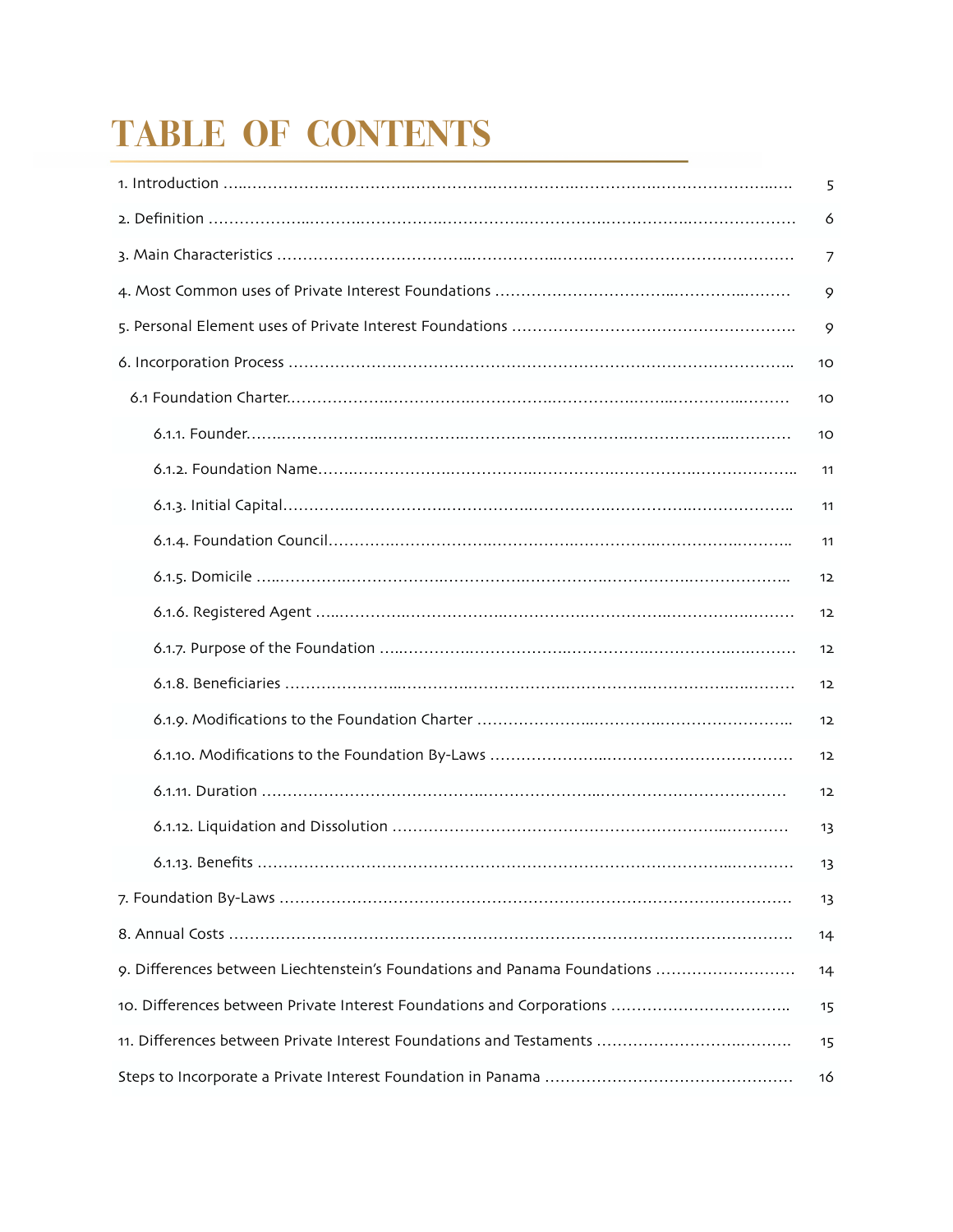### **1. INTRODUCTION**

This manual is intended for the exclusive use of Gomez Tomiczek International Group's clients. Here you will find first hand useful information about Private Interest Foundations in Panama.

We are sure that this guide will help you have a wider understanding about the elements that define a Private Interest Foundation in Panama, and reason of its international recognition.

Regarding incorporation of a Private Interest Foundation, the government of Panama was inspired by the laws of Liechtenstein and adapted the European model in order to create a modern and flexible legal model. This brought significant benefits for estate planning both in Panama and abroad. Law No. 25 of June 12, 1995, which regulates Private Interest Foundations in Panama, despite being influenced by Latin Laws, includes diverse aspects widely used in the Anglo-Saxon Legislation, such as the implementation of a "protector" or "custodian".

The First Book of Panama's Civil Code recognizes the existence of "public" non-profit foundations with charitable, scientific, humanitarian or religious purposes or which develop such type of activities. Due to special regulations for corporate bodies, this type of foundations must be recognized by the Ministry of Government and Justice before its registration in the Public Registry of Panama and are subject to strict standards since they are only established to carry out operations within the Panamanian territory and not abroad. In comparison to the "private" Foundations mentioned above, these do not need a specific proceeding or special authorization from another government entity, except the Public Registry.

Plaza San Francisco, Office #23 0 Boquete, Republic of Panama

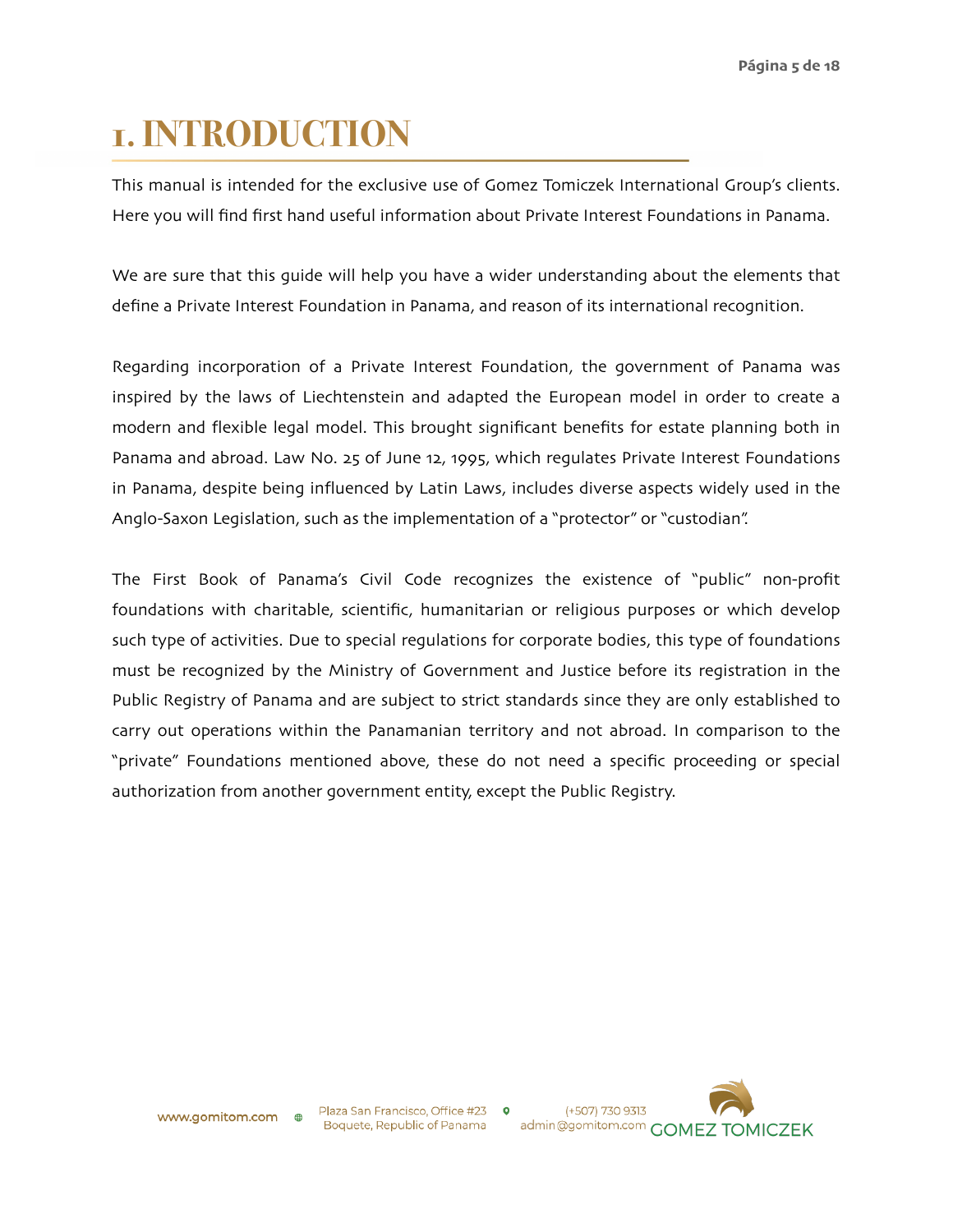### **2. DEFINITION**

Private Interest Foundations in Panama constitute an alternative to Offshore Corporations or Companies and to Limited Liability Companies, because they are meant to provide asset protection, playing an important role, similar to that of a Trust.

For this reason Foundations directly compete with Trusts as a vehicle for wealth and estate management, permitting separation of assets between the founder and the beneficiaries, but without necessarily losing control of such assets, as it happens in Trusts.

A Private Interest Foundation is the combination between a corporation and a will. In general, a foundation has some similarities with companies; once registered in the Public Registry of Panama, the assets of this legal entity are maintained separated from the incorporators, considering that they are created to maintain the confidentiality of the owners of the mentioned assets.

Foundations differ from corporations in relation to the presence of an owner or the need to issue share certificates (corporations). Unlike a Corporation, a Private Interest Foundation can be created as a living will tool.

A Private Interest Foundation is created when one or more natural or legal persons formalize a document called "Foundation Charter", which must be registered in the Public Registry of Panama; by means of this act of incorporation, the members commit to offer a declared value of no less than USD \$ 10,000.00 as Initial Capital or "Assets of the Foundation"; this amount may be raised when additional assets are aggregate to the foundation. This amount may be endowed at any time, being only a declarative amount for tax purposes when the Foundation is registered. These assets will be managed by the Foundation Council under the supervision and authorization of the "Protectors", for the benefit of the "Beneficiaries" or "Successors".

 $\bullet$ 

www.gomitom.com

Plaza San Francisco, Office #23 Boquete, Republic of Panama

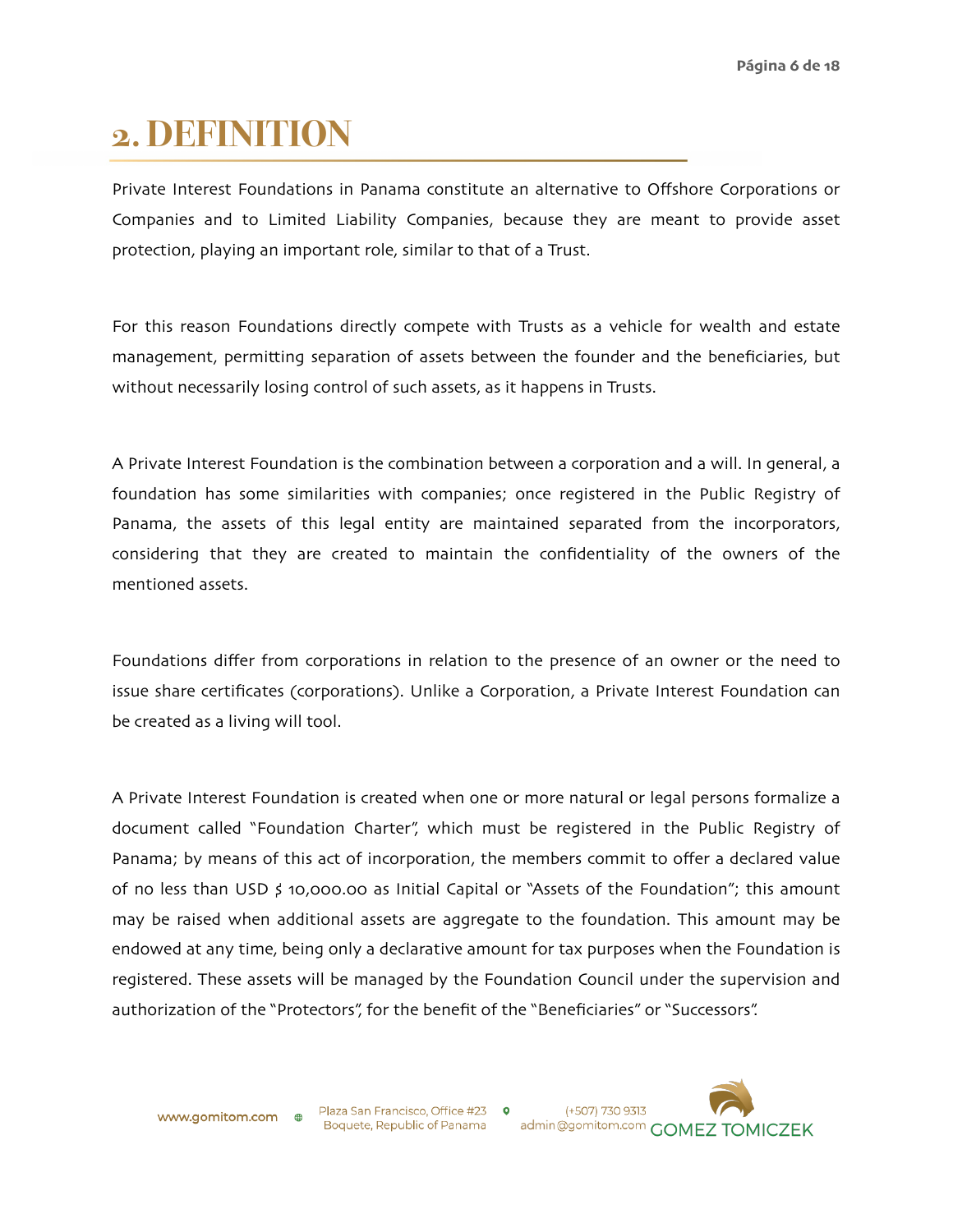Private Interest Foundations in Panama provide asset protection. For this reason the Law provides that the Founder may designate natural or legal persons as professional advisers, auditors, supervisory or protection bodies, and any others to supervise that the foundation achieves its purposes, that the rights and interests of the beneficiaries are protected, to request accountability from the Foundation Council, supervise the management of the assets of the foundation and to ensure these are used for the purposes described in the Foundation Charter.

### **3. MAIN CHARACTERISTICS**

#### **Below is a description of the main characteristics of Private Interest Foundations in Panama :**

- Asset Protection: For legal purposes, the assets of a Private Interest Foundation in Panama constitute a separate entity from the assets of its founder and those of the beneficiaries, preventing asset seizure, confiscation or any other action or precautionary measure, except for obligations incurred in or damages caused when carrying out the purposes of the foundation or related to legitimate rights of its beneficiaries.
- Foundations can be holders of securities and are able to receive dividends for company shares.
- Considering that Foundations are not contingent on the life or death of their founder, they have a permanent character subject to the terms established in the Foundation Charter, which makes Foundations similar to Trusts, Corporations, and Testaments, avoiding the testamentary proceedings and probate. A specific duration may be stipulated for the Foundation in the incorporation document where the Foundation is created, and then it may be registered.
- The Law regulating Private Interest Foundations indicates that all members of the Foundation Council, Protectors, or any entity that is related to the legal activities of the Foundation, must maintain strict confidentiality, even after the Foundation's dissolution. Any breach to this provision constitutes a crime that has a penalty of six (6) months in prison and a USD  $\frac{1}{2}$  50,000.00 fine.

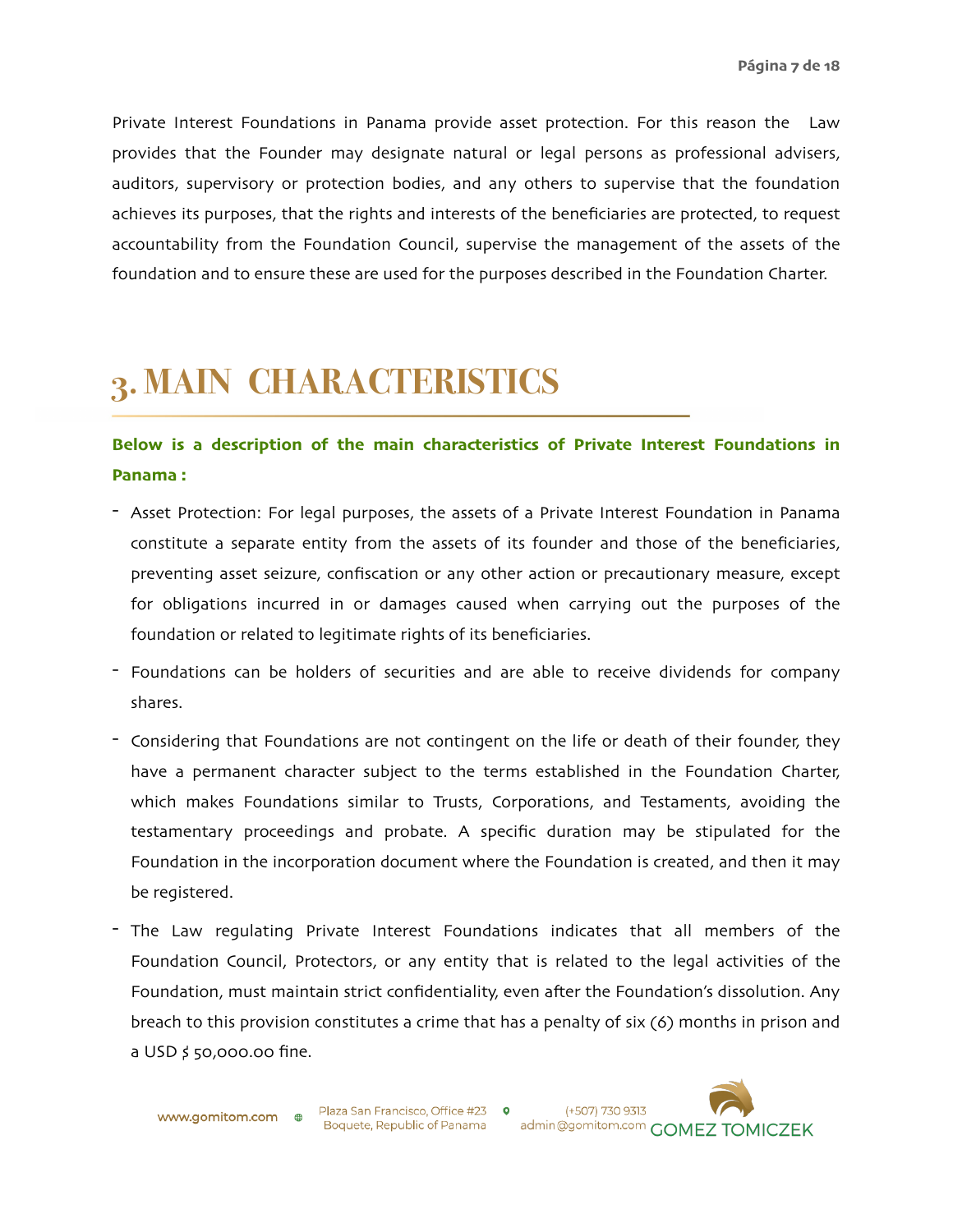- The Law does not require that the names of the Beneficiaries or Protectors are disclosed or published in the Public Registry or in a Public Deed. This shows how with the new regulations governing bearer shares and the taxes that must be paid after a transfer of corporate shares, Private Interest Foundations and its by-laws have become the new legal vehicle, providing confidentiality in all aspects, and replacing the legal figure of bearer shares as used in companies.
- They are not required to file annual Income Statements. In fact, Private Interest Foundations must not be used to participate in traditional businesses such as the provision of services, the sale of goods, opening restaurants, offering consulting services, or wholesale or retail transactions. If this is the case, they are authorized to carry this activities sporadically, from time to time, but not as a permanent activity.
- Foundations are only required to pay USD \$ 400.00 as Annual Franchise Tax together with the annual resident agent's fee; they are exempt from paying other taxes.
- The foundation books may be kept both in Panama and abroad.
- There is no restriction regarding the maximum amount of permitted initial capital, but it must be at least ten thousand dollars (USD\$10,000.00); as we have mentioned before, this amount does not need to be deposited, and you do not need to prove to own such amount, nor should it be accredited within a period of time.
- The Law does not require Annual Meetings of the Foundation Council, Founders or Protectors to be held.
- Founders and Members of the Foundation Council may hold meetings anywhere in the world or may be represented by proxy.
- Founders, members of the Foundation Council, Beneficiaries and Protectors may be both natural and legal persons of any nationality and domiciled anywhere in the world.
- Founders may be different from the Foundation Council members.
- Founders, Protectors or Custodians or members of the Foundation Council may be Beneficiaries of the Foundation.
- Foundations of other jurisdictions may change their domicile to Panama to continue developing activities as Private Interest Foundations and vice versa.

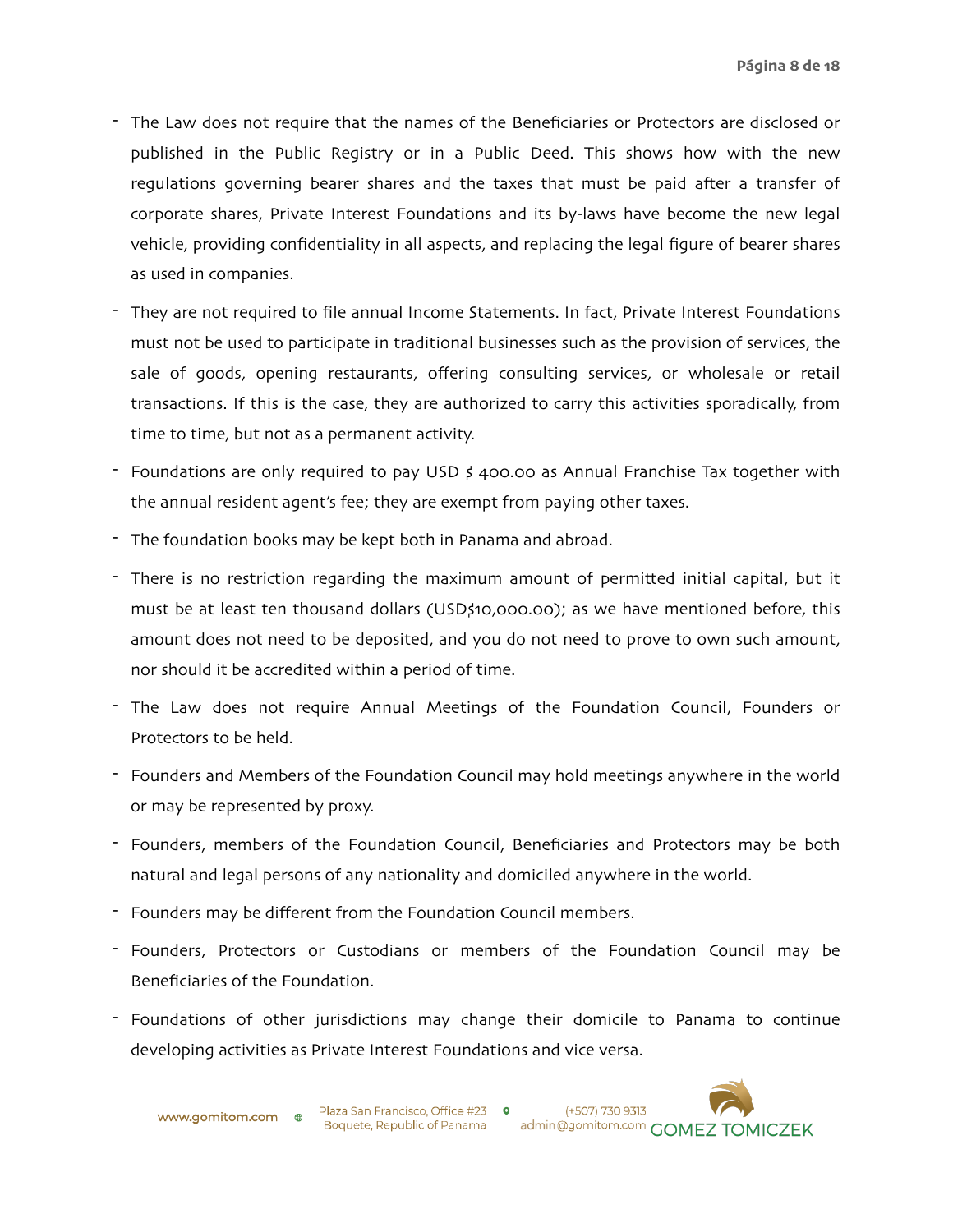### **4. MOST COMMON USES OF PRIVATE INTEREST FOUNDATIONS**

#### **Below is a description of the most common uses of Private Interest Foundations in Panama:**

- One of the most common uses of Private Interest Foundations is to protect people with disabilities, due to their inability to manage their assets or the risk of losing them.
- In case of Family Businesses which are passed on to or inherited by third generations, there is a possibility that these businesses are divided or fragmented among family members in order to manage profits. In this case, Private Interest Foundations secure and maintain these assets and the continuity of this type of businesses.
- To guarantee payment of individual amounts or individual assets distribution among family members, for varied purposes such as subsistence, education, clothing and other daily living expenses, or also as a mechanism to allow grandchildren inherit from their grandparents or parents. In Europe, foundations with this purpose are known as "Family Foundations".
- Beneficiaries of foundations do not necessarily have to be relatives.
- Act as administrator of asset distribution and retirement planning.
- It can be a substitute of wills, proving to be a precise and prompt procedure for the distribution of assets among beneficiaries.
- It may also substitute Marriage Regulations or Pre-Nuptial Agreements.
- Own shares in different companies.
- It is used to maintain, manage and safeguard rights or royalties.
- It is an investment tool, allowing the management of bank accounts, stocks, bonds and other assets.

### **5. PERSONAL ELEMENTS USES OF PRIVATE INTEREST FOUNDATIONS**

In general, it is easier to conduct an exhaustive analysis about what it takes to create a Private Interest Foundation in Panama and who can participate in it.

**www.gomitom.com**  $\oplus$  Plaza San Francisco, Office #23 **0** 

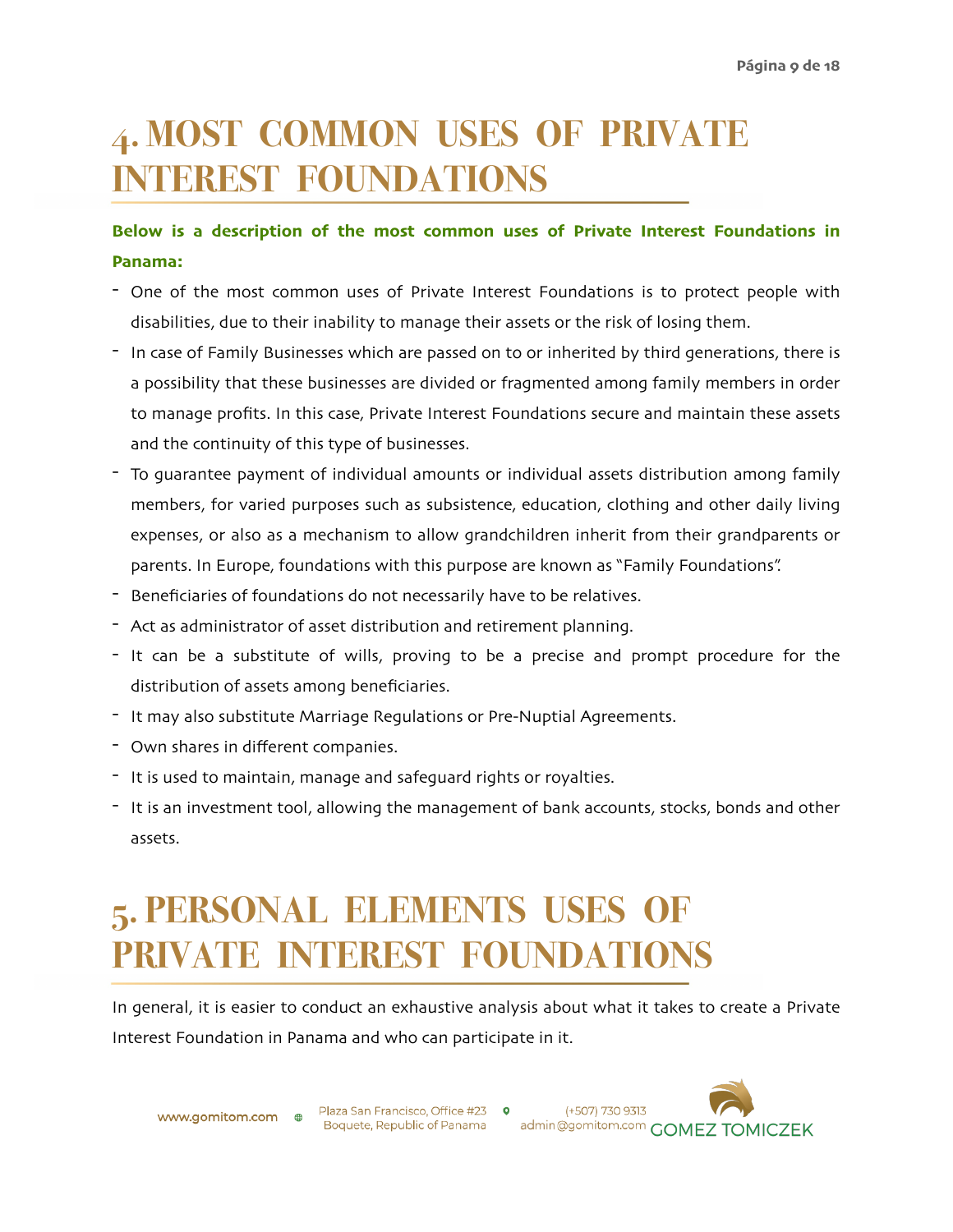In order for these foundations to achieve their purpose, it is necessary that the founders and any other member who has a relationship with such foundation, commit themselves to comply with the agreements expressed in the Foundation Charter and the Private Foundation By-Laws; that is, carry out asset transfer, including money, real estate, corporate actions and other elements such as bonds, and more.

### **6. INCORPORATION PROCESS**

The incorporation process of a Private Interest Foundation in Panama requires filing the notarized Foundation Charter in the Public Registry of Panama. Opposite to the process for Public or Social Interest Foundations which require the approval of the Ministry of Government and Justice, a Foundation of Private Interest does not require any governmental authorization, finding here a big difference, considering that a foundation requires only the intention of the founder.

To begin the incorporation process of a Private Interest Foundation, in Gomez Tomiczek International Group we provide a form that needs to be filled out with the requested information to draft the Foundation Charter; once drafted and approved by the person wishing to establish the foundation (the Founder), the founder in the company of a lawyer must be present before a Notary Public of the Republic of Panama to sign the Foundation Charter. Subsequently, the attorneys of the firm will be in charge of carrying on the process until the Foundation is duly registered in the Mercantile Section of the Public Registry of Panama.

#### **6.1. Foundation Charter**

The Foundation Charter is the document where the founders declare their intention to establish a foundation. This document should contain the name of the foundation, the initial capital, the Founder, the members of the Foundation Council, the domicile of the foundation, its objectives and purpose, all regulations modifications, duration, liquidation and dissolution, as well as the name and domicile of the registered agent in the Republic of Panama (it must be a licensed lawyer or a law firm in Panama), among other provisions that provide regulation.

www.gomitom.com

Plaza San Francisco, Office #23 0 Boquete, Republic of Panama

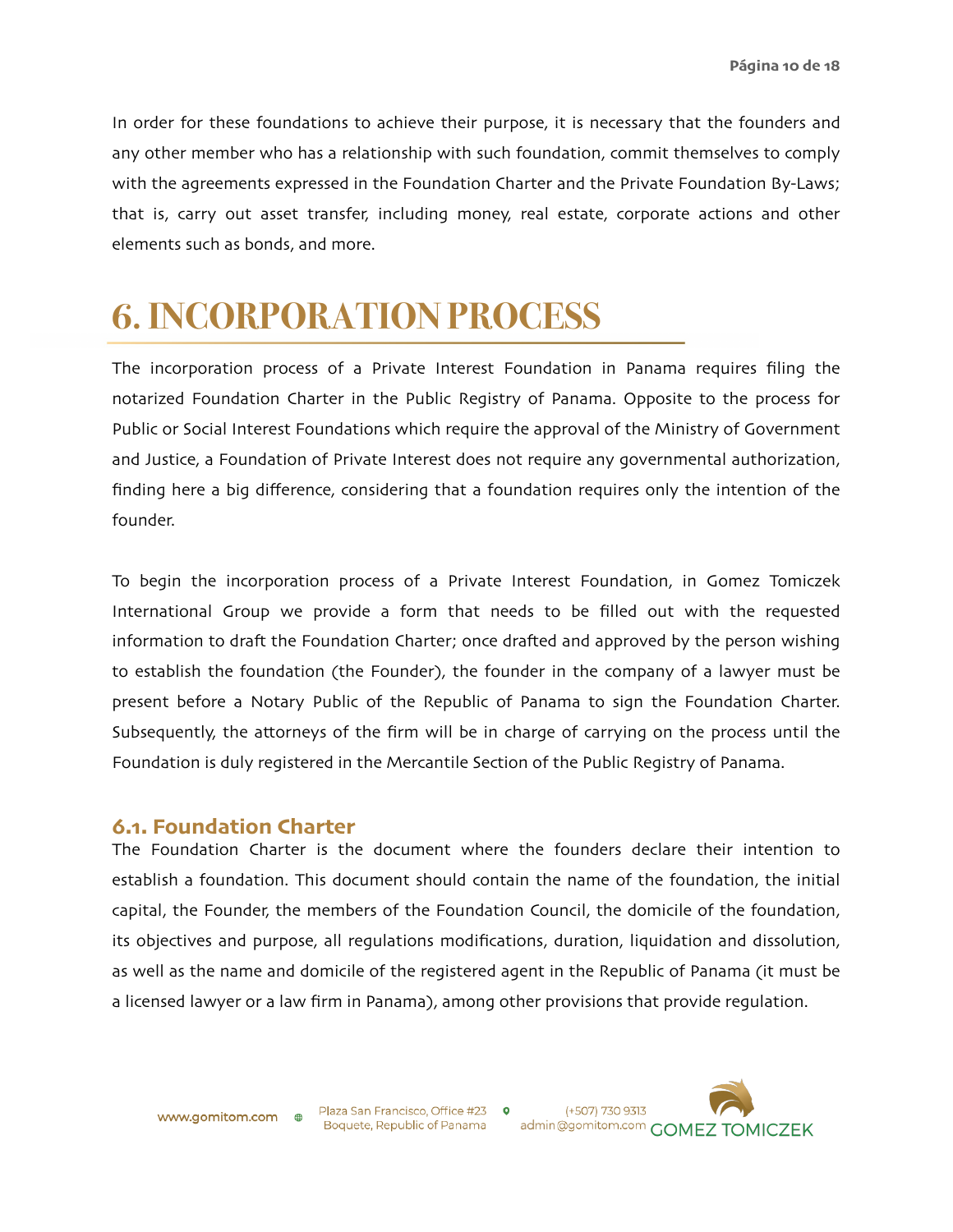#### **6.1.1. Founder**

The Founder is the person (Natural or Corporate Body) who wants to establish a foundation and who transfers assets to it. This person must sign, in the company of a Lawyer, the Foundation Charter in the presence of a Notary Public.

The Founder will not obtain any right over the Foundation assets, since he will only act as an administrator of such assets. The Founder may establish the "Foundation Regulations", also called "By-Laws", which consists of a private, notarized document that includes the benefits of the foundation allowing this information not to be of public knowledge, only known by the interested parties. In this by-laws, the founder may determine, within the framework of the Foundation Charter, the guidelines to administer the foundation fund, in alignment with its purposes.

#### **6.1.2. Foundation Name**

As for companies, the prohibition that there are two companies with the same name (or a name similar to an existing company), also applies to Foundations preventing that the registration process might be suspended by the Public Registry of Panama. For this reason, we ask our clients to provide us with three (3) possible names when creating their foundation, in the client's preferred language. The name choices must include the word Foundation, "Fundación" or a word that conveys the same meaning in another language.

#### **6.1.3. Initial Capital**

Law 25 of June 12, 1995 that regulates Private Interest Foundations in Panama establishes that the initial capital may be expressed in any legal currency, and may not be inferior to ten thousand dollars (USD 10,000.00). The initial nominal capital may be paid after the incorporation of the foundation.

#### **6.1.4. Foundation Council**

The Foundation Council is the Supreme Body of the foundation acting as a representative of the foundation. The Foundation Council must be formed by at least three (3) natural persons or one (1) corporate body, considering that there are already three (3) persons previously registered within the corporate body.

www.gomitom.com ⊕

Plaza San Francisco, Office #23 0 Boquete, Republic of Panama



(+507) 730 9313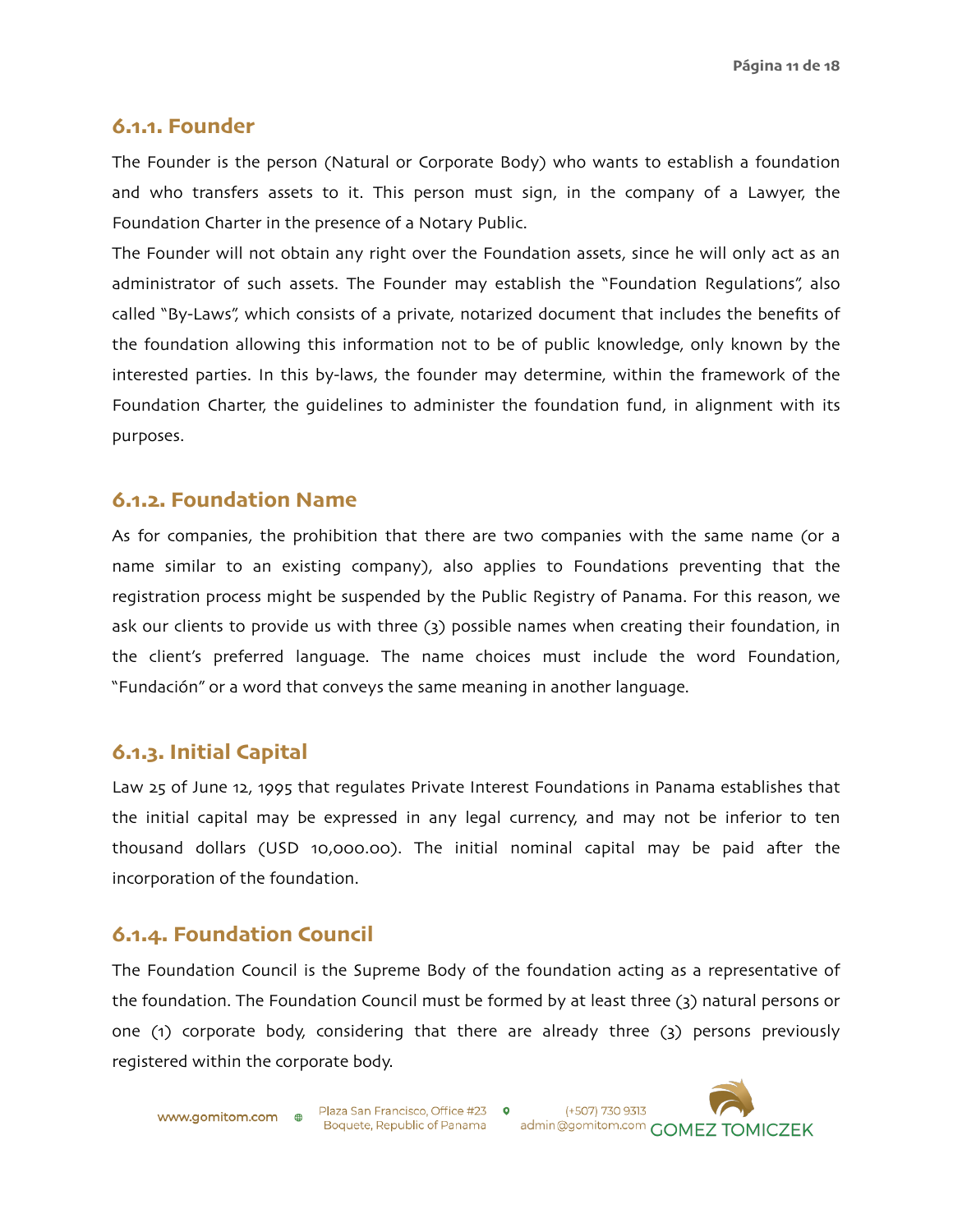The designation of the members of the Foundation Council must be clear and complete, including their address; In addition, each member's faculties may be included. Also, the Legal Representative of the Private Interest Foundation must be designated.

#### **6.1.5. Domicile**

This is the place where the Foundation will have its domicile; that is, the place from where the Foundation will exercise its duties and rights.

#### **6.1.6. Registered Agent**

The Registered Agent is the lawyer or law firm licensed by the Supreme Court of Justice of the Republic of Panama, who is in charge of recording the Articles of Incorporation when the foundation is incorporated. Its main function is to serve as liaison between the Foundation and the Panamanian Government, and also, collecting all annual obligations to which each Foundation is subjected.

#### **6.1.7. Purpose of the Foundation**

This shall describe the purpose for which the foundation was created; mainly, foundations are created to protect the assets of a family. Some Private Interest Foundations also establish the mechanisms to guarantee the financial future of the beneficiaries of the foundation.

#### **6.1.8. Beneficiaries**

Beneficiaries are the persons described in the Private Foundation By-Laws, which are granted a determined percentage of the foundation's assets. The founder may be a beneficiary.

#### **6.1.9. Modifications to the Foundation Charter**

This clause establishes the requirements to modify the Foundation Charter and who is the person authorized to formalize such changes in the said document.

#### **6.1.10. Modifications to the Foundation By-Laws**

By-Laws are the private document that together with the Foundation Charter govern the Foundation; the charter must establish who should establish the by-laws for the first time (normally the Founder) and under what circumstances they may be modified.

**www.gomitom.com**  $\oplus$  Plaza San Francisco, Office #23 **0** Boquete, Republic of Panama

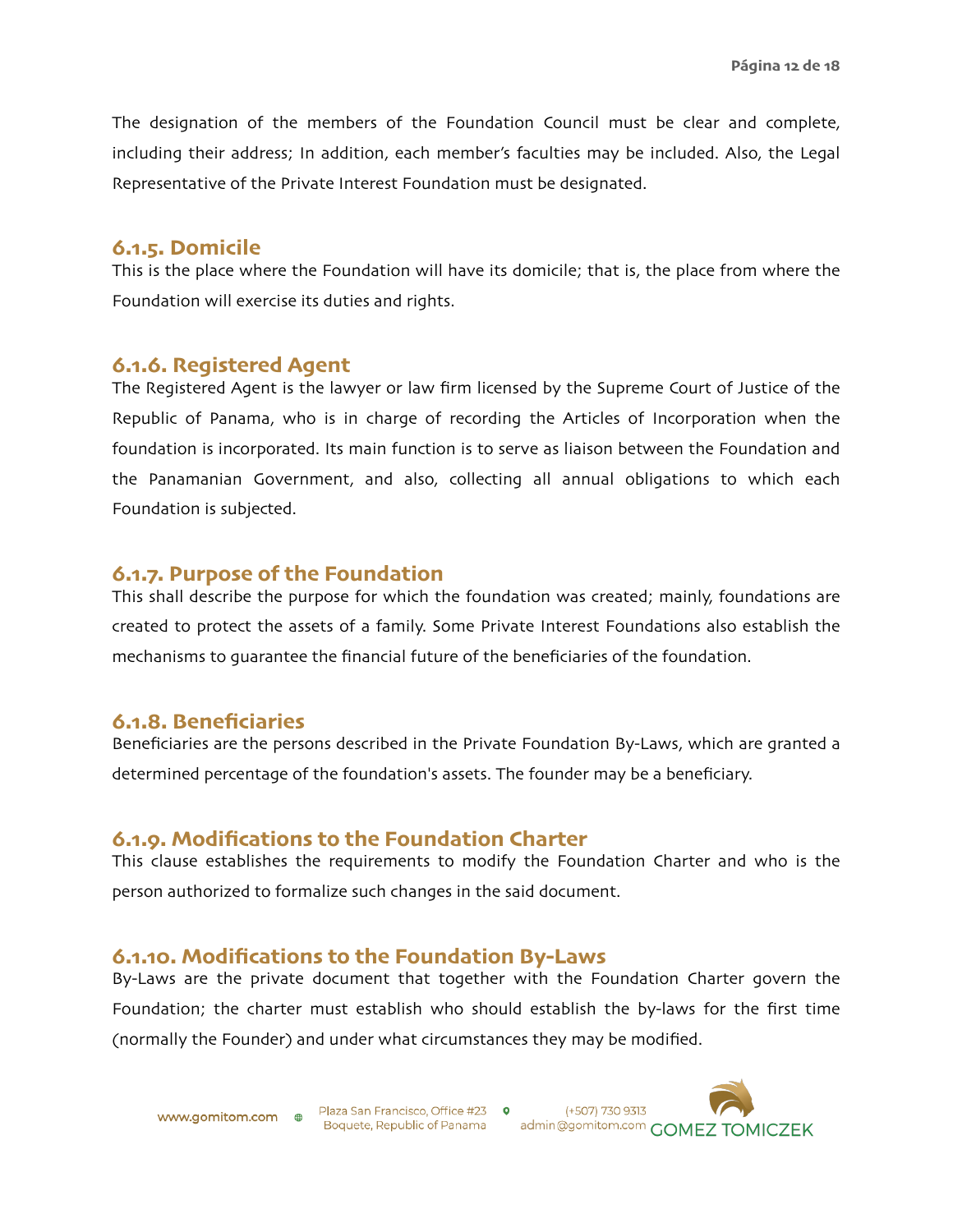#### **6.1.11. Duration**

The period for which the Foundation was created; it may be defined or indefinite; However, the Foundation Council may be authorized to dissolve it in agreement and with the authorization of the Protectors.

#### **6.1.12. Liquidation and Dissolution**

This clause describes the process to dissolve the foundation, indicating the destination of its assets, the way debts will be satisfied, etc.

#### **6.1.13. Benefits**

After all debts and the foundation's commitments are satisfied, assets will be distributed as indicated in the By-Laws.

## 7**. FOUNDATION BY-LAWS**

The Foundation By-Laws (also called Regulations) is a private document issued simultaneously with the incorporation of the Foundation and it establishes the provisions that will govern the Foundation, which are not included in the Foundation Charter, such as the designation of the beneficiaries.

Any information that the Law does not require to be included in the Foundation Charter and that the Founder prefers to maintain confidential, may be included in "the By-Laws". The Foundation By-Laws is a private document and as such, there is no need to register it in the Public Registry or before any other authority. In other words, it acts as the instructions manual governing the beneficiaries and other persons designated by the founder, according to the purposes of the foundation. Therefore, it is similar and can be compared to a living will.

Any information containing the names of the beneficiaries and their rights over the foundation's properties is included in the By-Laws. Therefore, the identity of the beneficiaries and the provisions related to the successor do not need to be disclosed to third parties. Basically the Law does not limit the way in which a Foundation of Private Interest in Panama may be structured. One of the most common scenarios is that the Founder designates himself as a lifetime beneficiary and stipulate successive beneficiaries after his death.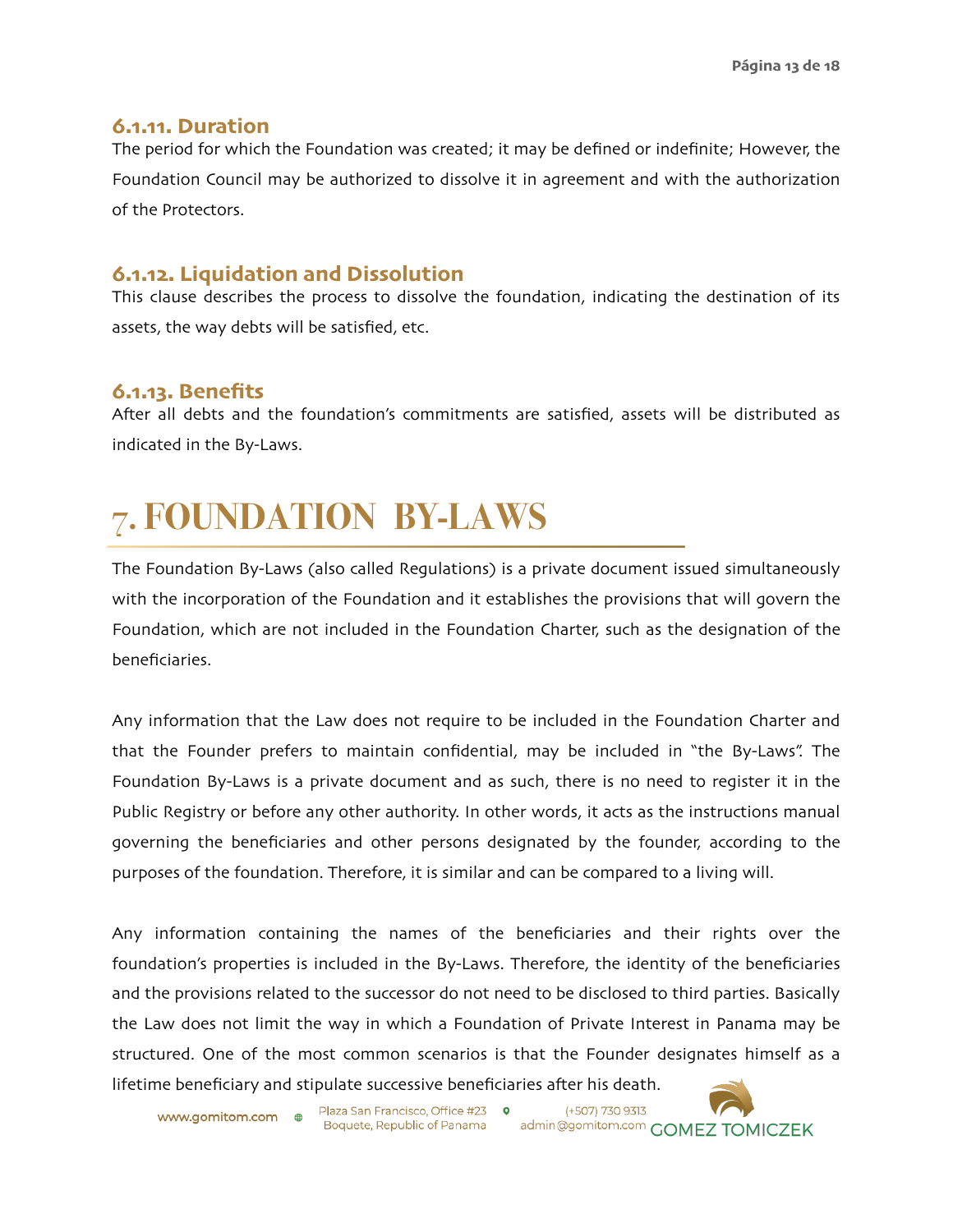To maintain the private nature of this instrument, the Law establishes severe sanctions (fines of up to US\$50,000 and imprisonment for up to six months) for breach of the duty to keep information confidential. This obligation is applicable to the members of the Foundation Council and the monitoring body, and to public or private employees who are aware of activities, transactions or operations developed by the foundation.

For all the reasons mentioned above, Private Interest Foundations in Panama can be considered "the perfect testament". This, because there will be no need to initiate legal proceedings if the founder passes away, and his/her wishes as to use, transfer, and final destination of his/her assets can be carried out privately by the Foundation Council .

Both the Foundation Charter and the Regulations may be modified, provided that this is authorized in such documents.

### **8. ANNUAL COSTS**

As provided by Law, all Foundations registered in Panama must pay an annual tax called "Annual Franchise Tax" ("Tasa Única") to allow that the Foundation remains active and valid. This tax amounts to four hundred dollars (USD\$400.00); additionally, annual payments corresponding to the annual legal fees charged for the Registered Agent services provided must be contemplated.

### **9. DIFFERENCES BETWEEN LIECHTENSTEIN'S FOUNDATIONS AND PANAMA FOUNDATIONS**

Liechtenstein Foundations become much more complicated and expensive than Private Interest Foundations in Panama, not only at incorporation, but also regarding maintenance, administration and legal fees charged; annual taxes depend on the foundation's capital, which is set at a minimum of twenty-four thousand seven hundred dollars (USD\$24,700.00); besides, they are supervised by the Government.

**www.gomitom.com**  $\oplus$  Plaza San Francisco, Office #23 **9** 

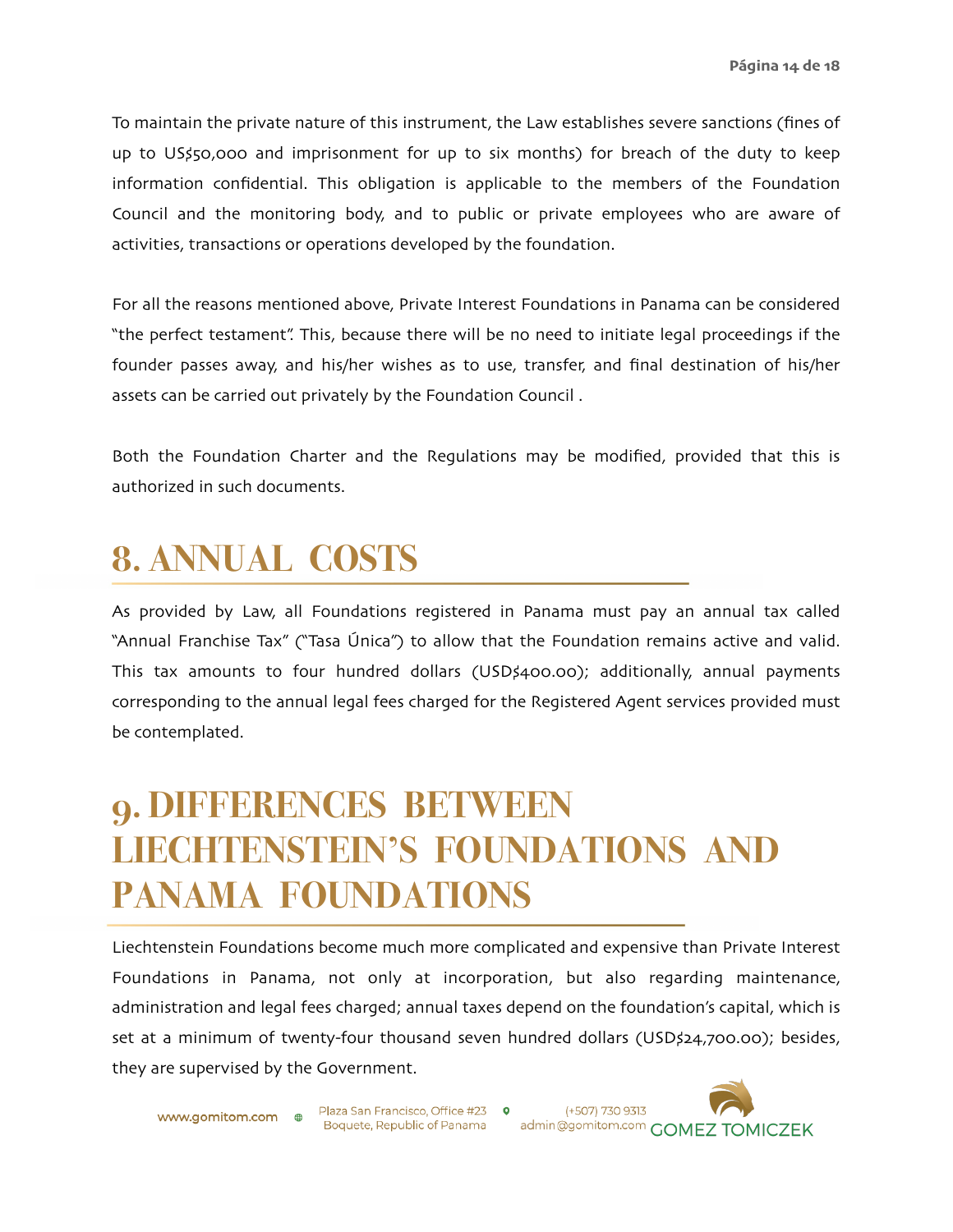While Panamanian Foundations are much more flexible and grant the same degree of security and confidentiality, the incorporation process in Panama is faster and less complicated; the minimum initial capital is set to ten thousand dollars (USD\$10,000.00) and the annual tax is fixed regardless of the capital of the foundation; as to supervision, it is performed by a person designated by the Foundation Council. Regarding its assets, these may not be seized or confiscated due to obligations assumed by the founder as a natural person; However, creditors are protected against fraudulent transactions carried out by the founder as the foundation's representative, which would not be applicable in Liechtenstein's Foundations.

### **10. DIFFERENCES BETWEEN PRIVATE INTEREST FOUNDATIONS AND CORPORATIONS**

The main difference between corporations and foundations is the purpose; while the former are created to carry out commercial activities, foundations are created to protect assets (family assets) and/or "Private interests", preventing them to carry out commercial activities on a regular basis. For this reason they are called "Private Interest Foundations".

They also differ in terms of their legal structure: In the Corporations structure, the shareholders are the owners and are entitled to the enjoyment of assets, since the share capital is the contribution of each member. In foundations there are two features: the founder transfers assets to the foundation as a capital contribution, and the beneficiaries are legitimated to the enjoyment of such assets. Still, the founder may also be a beneficiary.

In Foundations there is an entity that oversees the actions of the Foundation Council, the Protector, while in Corporations the actions of the Board of Directors are not supervised.

www.gomitom.com ⊕

Plaza San Francisco, Office #23 **0** 

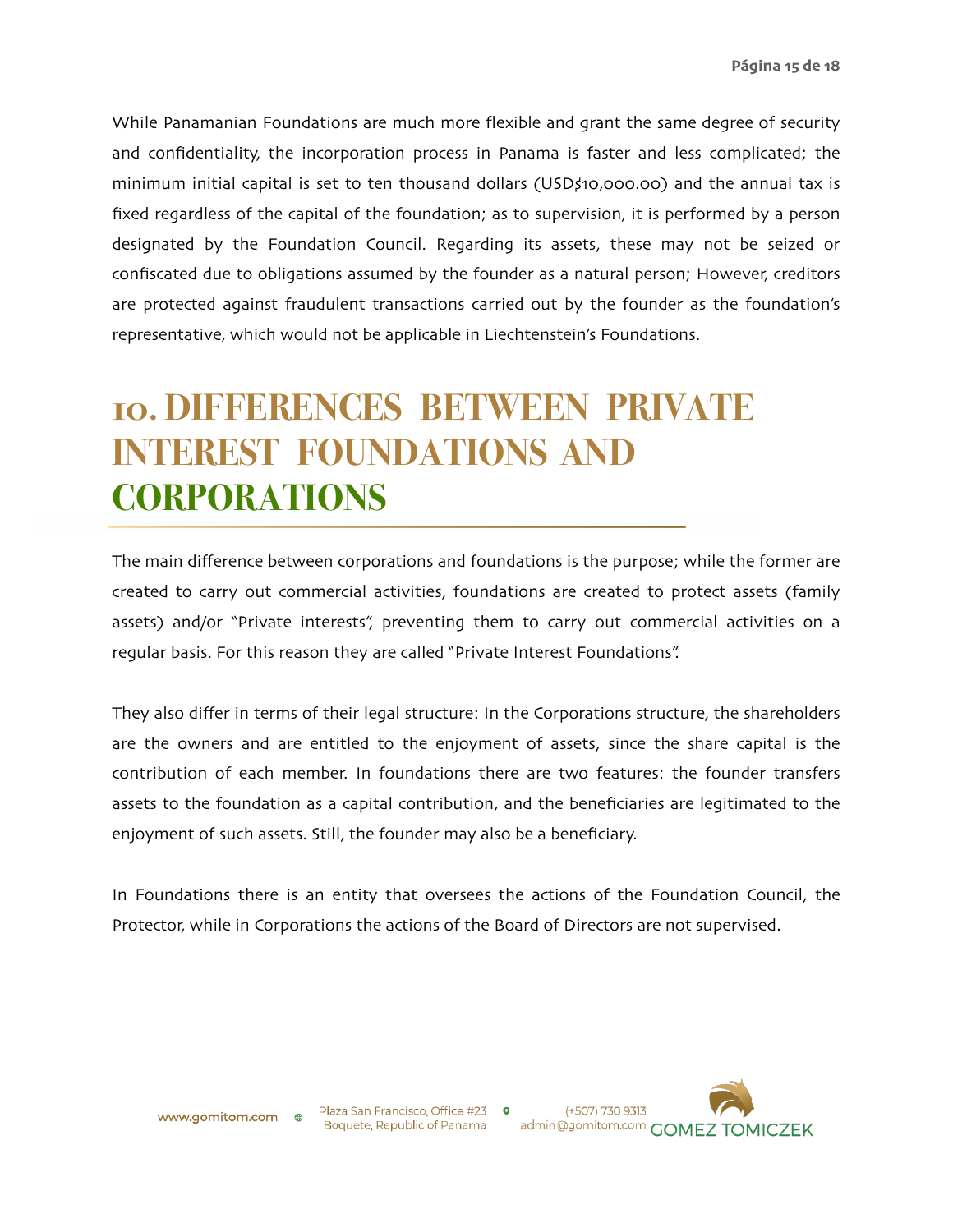### **11. DIFFERENCES BETWEEN PRIVATE INTEREST FOUNDATIONS AND TESTAMENTS**

In the case of wills, a testamentary proceeding that may take several years called Probate Process or in the case of not having a will, a Probate for Intestate Succession, conditioned to a final judgement has to be carried out, for successors to take possession of assets; It is important to point out that this is an expensive process since the minimum rate for lawyers in Panama is calculated between ten percent (10%) and twenty-five percent (25%) of the total asset value (as established by Panamanian Law); while in Private Interest Foundations the founder may leave instructions about how to transfer the foundation's assets to successors (beneficiaries) through a private document (the by-laws), without the need to initiate testamentary proceedings or involve a governmental and/or judicial entity, achieving a faster (almost immediate), private, efficient, economic and easy process.

Another advantage of Foundations is their irrevocable nature, which allows them to continue operating for many generations, establishing certain provisions for their operation in the bylaws. In case the intervenients no longer wish to continue the Foundation, they can provide for its dissolution. In contrast, testaments are only intended for a single and particular event.

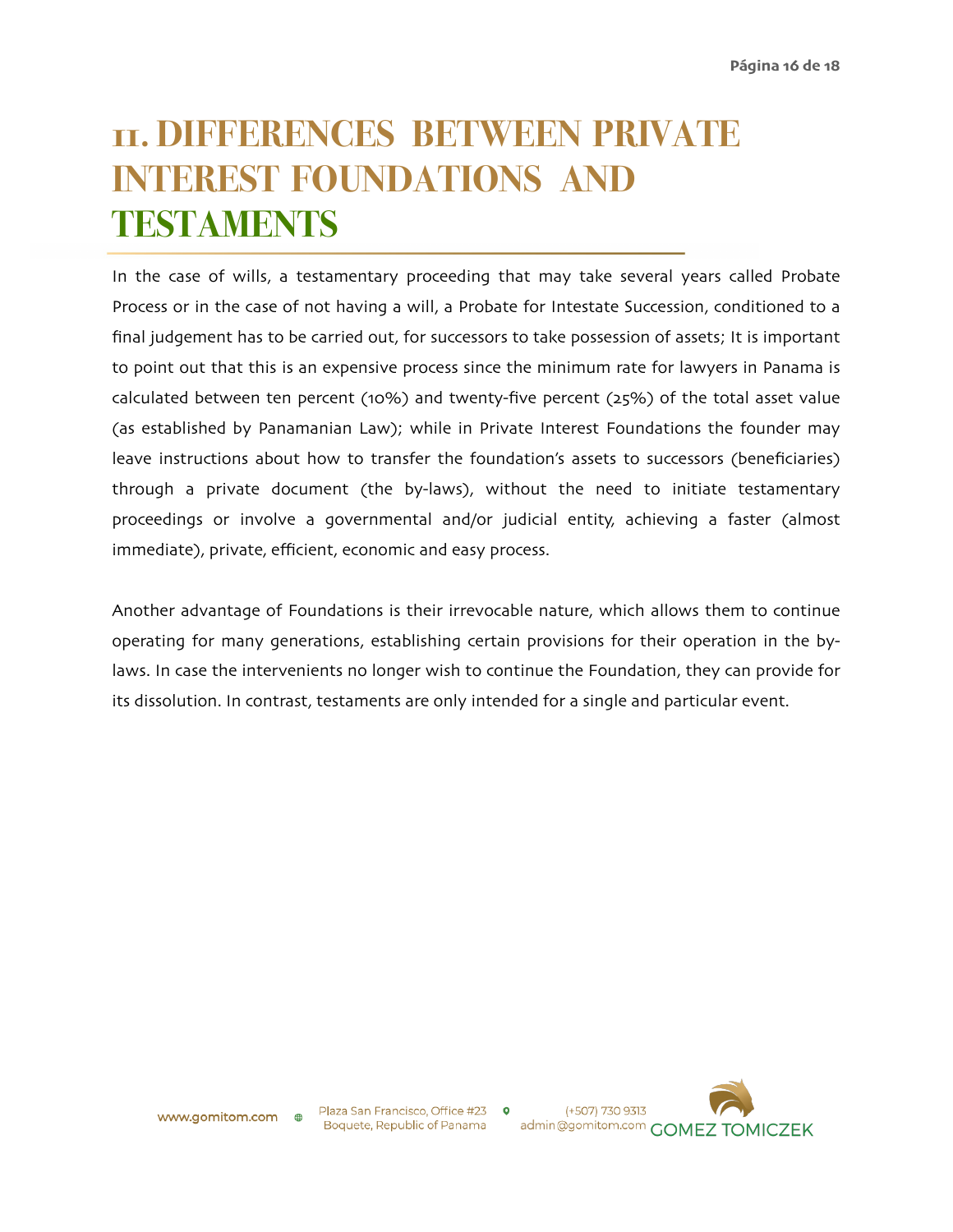### **STEPS TO INCORPORATE A PRIVATE INTEREST FOUNDATION IN PANAMA**

Incorporating a Foundation is simple; however, we advise our clients to take some time to clarify their ideas and then share them with us, to provide an accurate service.

#### **The process of incorporation of a Foundation is fast and easy:**

- 1. Fill out the attached form
- 2. Email the form attaching a copy of your passport to [admin@gomitom](mailto:admin@gomitom.com).com.
- 3. Once we receive the form and the copy of the passports of the shareholders, officers and directors, we will provide a quote for the requested services.
- 4. Approval of the quote.
- 5. Payment
- 6. Registration of the Company.
- 7. Send documents via DHL or FEDEX to the recipient/ client or Company owner.

**Feel free to email us if you have any further questions. We will be pleased to assist you and guide you through the process of incorporation of your Foundation in Panama and any related services.** 

### **Our Offices:**

#### **AMERICA**

#### **PANAMA Offices:**

Plaza San Francisco, Office No.23 4301 Boquete, Province of Chiriqui Republic of Panama

Telephone: (+507) 730 9313 Mobile: (+507) 6980 0688 E-mail: [admin@gomitom](mailto:admin@gomitom.com).com Website: www.[gomitom](http://www.gomitom.com).com